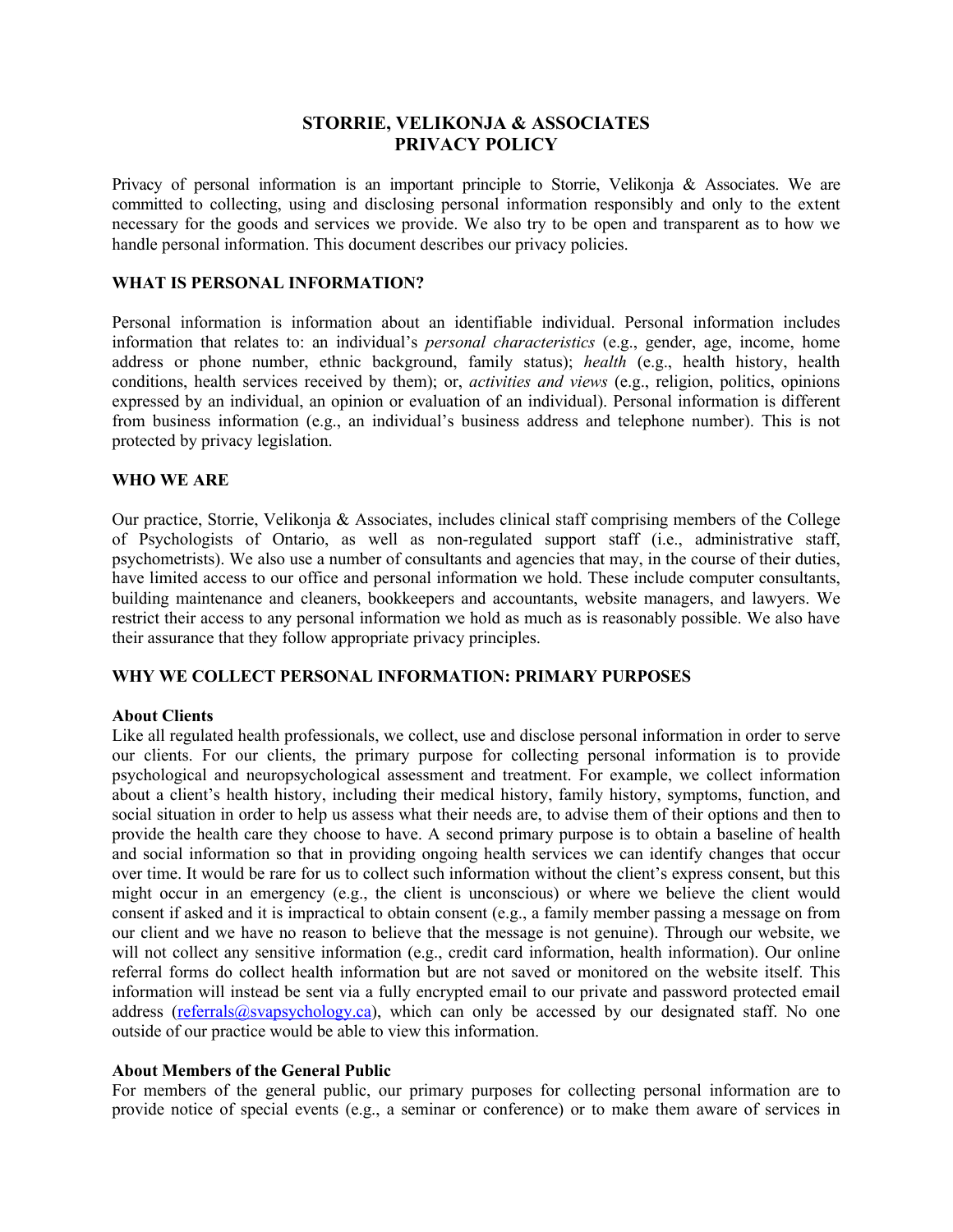general or our practice in particular. For example, while we try to use work contact information where possible, we might collect home addresses, fax numbers, and email addresses. We try to obtain consent before using any such personal information, but where this is not, for any reason, possible, we will upon request immediately remove any personal information from our distribution list.

On our website we only collect, with the exception of cookies, the personal information you provide and only use that information for the purpose you gave it to us (e.g., to respond to your email message). Cookies are only used to help you navigate our website and are not used to monitor you.

#### **About Contract Staff, Volunteers and Students**

For people who are contracted to do work for us (e.g., temporary workers), our primary purpose for collecting personal information is to ensure we can contact them in the future (e.g., for new assignments) and for necessary work-related communication (e.g., sending out paycheques, year-end tax receipts). Examples of the type of personal information we collect for those purposes include home addresses and telephone numbers. It is rare for us to collect such information without prior consent, but it might happen in the case of a health emergency or to investigate a possible breach of law (e.g., if a theft were to occur in the clinic). If contract staff, volunteers or students wish a letter of reference or an evaluation, we will collect information about their work-related performance and provide a report as authorized by them.

# **WHY WE COLLECT PERSONAL INFORMATION: RELATED AND SECONDARY PURPOSES**

Like most organizations, we also collect, use and disclose information for purposes related to or secondary to our primary purposes. The most common examples of our related and secondary purposes are as follows:

- $\Box$  To invoice clients for goods or services that were not paid for at the time, to process credit card payments or to collect unpaid accounts.
- $\Box$  Our practice reviews client and other files for the purpose of ensuring that we provide high quality services, including assessing the performance of our staff. In addition, external consultants (e.g., auditors, lawyers, practice consultants, voluntary accreditation programs) may on our behalf do audits and continuing quality improvement reviews of our practice, including reviewing client files and interviewing our staff.
- q Psychologists and Psychological Associates are regulated by the College of Psychologists of Ontario who may inspect our records and interview our staff as a part of their regulatory activities in the public interest. In addition, as professionals, we will report serious misconduct, incompetence or incapacity of other practitioners, whether they belong to other organizations or our own. Also, our organization believes that it should report information suggesting serious illegal behaviour to the authorities. External regulators have their own strict privacy obligations. Sometimes these reports include personal information about our clients, or other individuals, to support the concern (e.g., improper services). Also, like all organizations, various government agencies (e.g., Canada Customs and Revenue Agency, Information and Privacy Commissioner, Human Rights Commission, etc.) have the authority to review our files and interview our staff as a part of their mandates. In these circumstances, we may consult with professionals (e.g., lawyers, accountants) who will investigate the matter and report back to us.
- $\Box$  The cost of some goods/services provided by the organization to clients is paid for by third parties (e.g., OHIP, WSIB, private insurance, Assistive Devices Program). These third-party payers often have your consent or legislative authority to direct us to collect and disclose to them certain information in order to demonstrate client entitlement to this funding.
- $\Box$  Clients or other individuals we deal with may have questions about our goods or services after they have been received. We also provide ongoing services for many of our clients over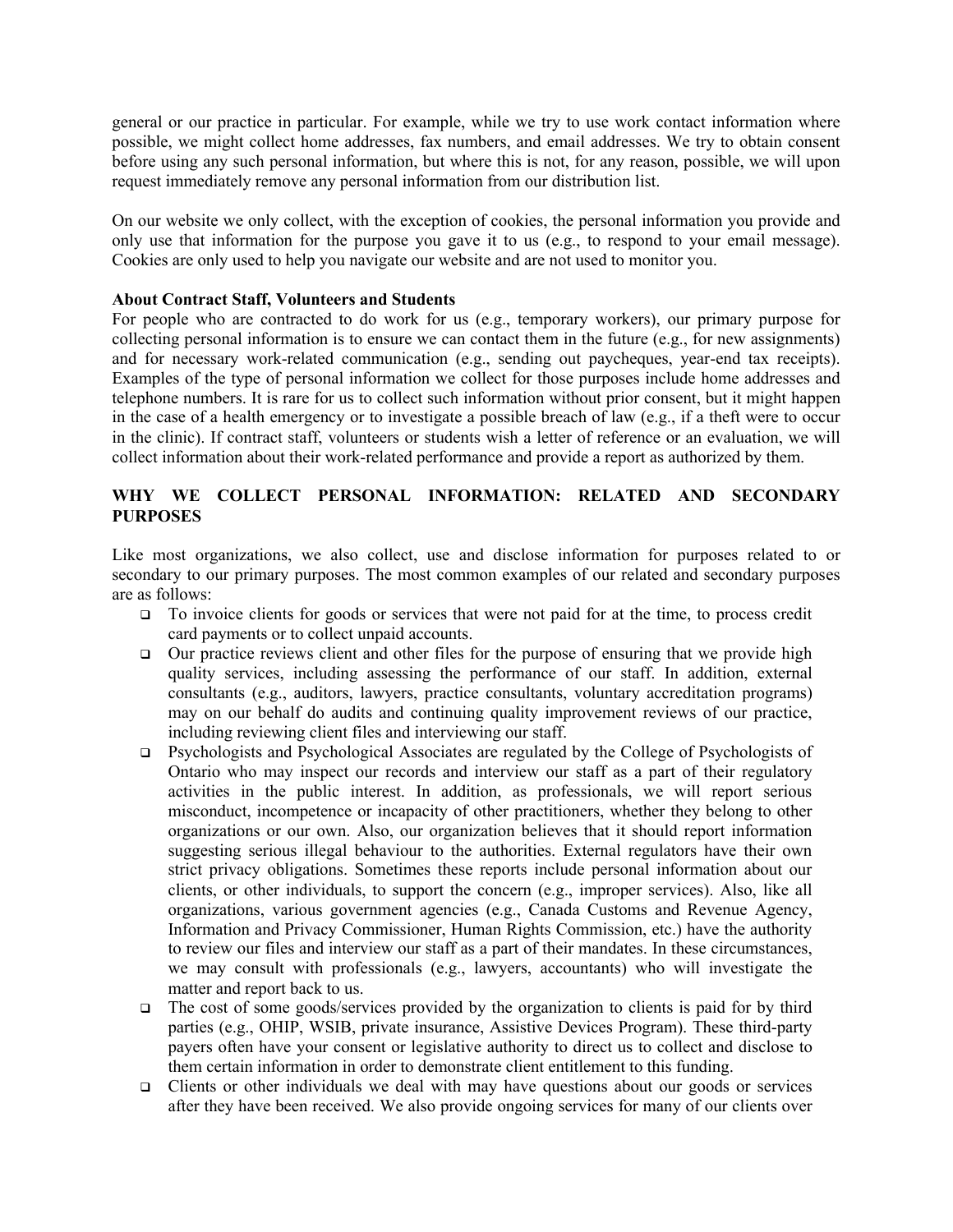a period of months or years for which our previous records are helpful. We retain our client information for a minimum of ten years after the last clinical contact to enable us to respond to those questions and provide these services (our regulatory College also requires us to retain our client records). If the client was less than eighteen years of age at the time of their last relevant clinical contact, we retain our client information for a minimum of ten years following the day the client became or would have become eighteen.

 $\Box$  If the Storrie, Velikonja & Associates or its assets were to be sold, the purchaser would want to conduct a "due diligence" review of the Clinic's records to ensure that it is a viable business that has been honestly portrayed to the purchaser. This due diligence may involve some review of our accounting and service files. The purchaser would not be able to remove or record personal information. Before being provided access to the files, the purchaser must provide a written promise to keep all personal information confidential. Only reputable purchasers who have already agreed to buy the organization's business or its assets would be provided access to personal information, and only for the purpose of completing their due diligence search prior to closing the purchase.

You can choose not to be part of some of these related or secondary purposes (e.g., by paying for your services in advance). We do not, however, have much choice about some of these related or secondary purposes (e.g., external regulation).

# **PROTECTING PERSONAL INFORMATION**

We understand the importance of protecting personal information. For that reason, we have taken the following steps:

- □ Paper information is either under supervision or secured in a locked or restricted area.
- □ Electronic hardware is either under supervision or secured in a locked or restricted area at all times. In addition, passwords are used on computers. All of our cell phones are digital as these signals are more difficult to intercept.
- $\Box$  Paper information is transmitted through sealed, addressed envelopes or boxes by reputable companies.
- $\Box$  Electronic information is transmitted either through a direct line or has identifiers removed or is encrypted.
- □ Staff are trained to collect, use and disclose personal information only as necessary to fulfil their duties and in accordance with our privacy policy.
- $\Box$  External consultants and agencies with access to personal information must enter into privacy agreements with us.

# **RETENTION AND DESTRUCTION OF PERSONAL INFORMATION**

We need to retain personal information for some time to ensure that we can answer any questions you might have about the services provided and for our own accountability to external regulatory bodies. However, we do not want to keep personal information too long in order to protect your privacy.

We keep our client files for about ten years. We destroy paper files containing personal information by shredding. We destroy electronic information by deleting it and, when the hardware is discarded, we ensure that the hard drive is physically destroyed.

# **YOU CAN LOOK AT YOUR INFORMATION**

With only a few exceptions, you have the right to see what personal information we hold about you. Often all you have to do is ask. We can help you identify what records we might have about you. We will also